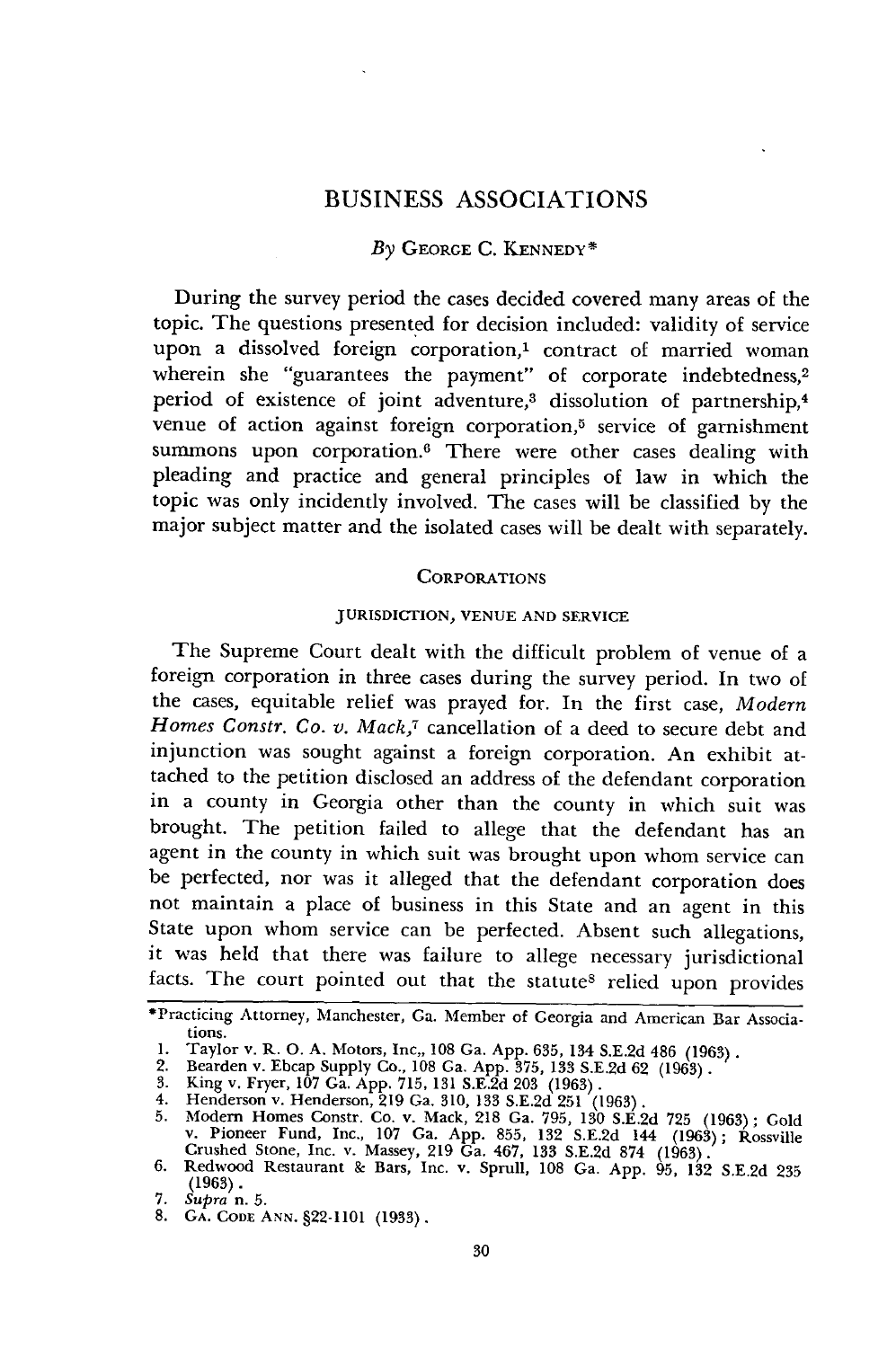the manner of service of process upon a corporation but does not fix the venue. Where it appears that a foreign corporation does have a place of business, or agent upon whom service can be perfected, in this State the venue is fixed in the county of such place of business or the residence of such agent.9 The same question was presented in *Rossville Crushed Stone, Inc. v. Massey<sup>10</sup> wherein damages and in*junction were sought against a foreign corporation. It was alleged that the defendant corporation had a place of business in the county in which suit was brought but failed to allege that it does not have in such county an agent upon whom service could be perfected. Service was made upon an agent designated for service residing in another county. It was held that the petition was fatally defective in that it failed to allege necessary jurisdictional facts. Had the petition alleged that the defendant corporation had a place of business in the county in which suit was brought and in which the cause of action originated, but no agent therein upon whom service could be perfected but had an agent designated for service in another county, would the provisions of **CODE** section 22-150911 give the court jurisdiction and could service have been perfected by serving such designated agent with second original and copy in another county?

In another case, *Gold v. Pioneer Fund, Inc.,12* dealing with the aftermath of the Pruett and Co. brokerage failure, in which forged stock powers had been honored by a foreign corporation, it was held that the designation of an agent for service in the registration of the stock of such foreign corporation with the Secretary of State as Commissioner of Securities, was limited to those actions arising out of the

<sup>9.</sup> Saffold v. Scottish Am. Mort. Co., 98 Ga. 785, 787, 27 S.E. 208 (1896); Louis-ville & Nashville R. R. v. Meredith, 194 Ga. 106, 108, 21 S.E.2d 101 (1942).

<sup>10.</sup> *Supra* n. 5.<br>11. GA. LAws, 1946, pp. 687, 689. A foreign corporation, doing business in this State, and which does not maintain a place or agent in this State upon whom<br>service may be perfected, shall be suable hereun in which the contract sued upon or any part or modification thereof was made or to be performed, or in which the tort sued for or any part thereof was<br>committed, or in any county in this State wherein the person or persons designated by such corporation under section 22-1507 to accept service shall In the event suit is brought in a county in which the contract sued upon or<br>any part or modification thereof was made or to be performed or in which the tort sued for or any part thereof was committed, and in which the person or persons designated by such corporation under the provisions of section 22-1507 to accept service shall not reside, service of said summons or process may be perfected upon such corporation by a second original served upon such person or persons in any other county of this State designated by such cor as its agent to receive service of summons and process under section 22-1507 and in the absence of a person or persons designated by the corporation to receive service as provided in section 22-1507 summons and process may be served upon the Secretary of State as provided in section 22-1508.

<sup>12.</sup> *Supra* n. 5.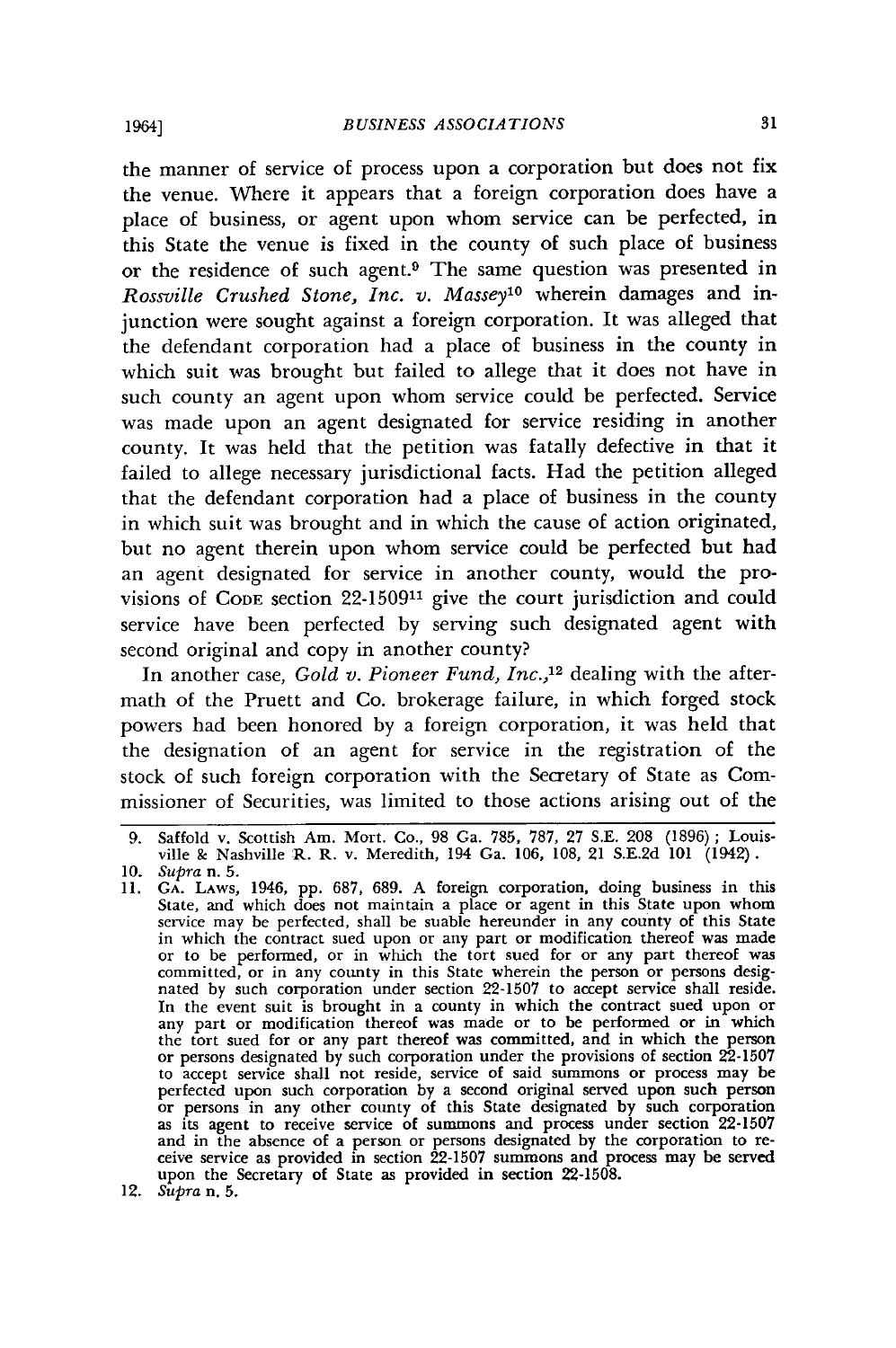sale of such registered stock and would not extend to a suit seeking recovery of securities alleged to have been transferred on the books of the corporation under forged stock powers. It was further held that a 'Georgia dealer broker in such securities under a dealer contract with a foreign underwriter of such stock would not be an agent of the issuing corporation upon whom service could be perfected. It appears that legislation is needed to correct this situation so that the registration of foreign securities would give the courts of this State jurisdiction of any cause of action growing out of the sale or *transfer* of such securities and permitting service to be perfected by service upon the designated agent.

In a decision<sup>13</sup> dealing with service of summons of garnishment upon a domestic corporation wherein service was made upon an employee of the corporation who was alone at the place of business of the corporation and was "in charge of the business there at that particular time," it appeared that the corporation had its office and principal place of business also in the same county. The court held that such employee was not an agent upon whom service could be perfected. The decision in this case raises many interesting questions. Would the service have been held good if the garnishee had been a foreign corporation, or a domestic corporation with its principal office in another county? What if the place of business where service was perfected on the employee had been the principal place of business of the corporation? The decision in this case overlooks the accepted criteria for determining whether an employee is an agent upon whom service can be perfected, *i.e.* is such employee "in charge" or "Managing agent."<sup>14</sup>

## MINORITY STOCKHOLDERS **ACTIONS**

The only case decided during the survey period touching upon minority stockholders' rights was that of *Krenson v. Jos. N. Neel Co.'5* It was there held that in the absence of allegations of fraud or unwise management in the leasing of property for corporate use, no cause of action was stated. It was further held that failure to pay dividends for one year due to expenditure of funds for expansion would not constitute mismanagement.

**<sup>13.</sup>** *supra* n. **6.**

**<sup>14.</sup>** See NADLR, **GEORGIA** CORPORATION LAw **48, §83 (1962** Supp.). **Annot., 71** A.L.R2d **180 (1960). 15. 219 Ga.** 487, **134 S.E.2d 43 (1963).**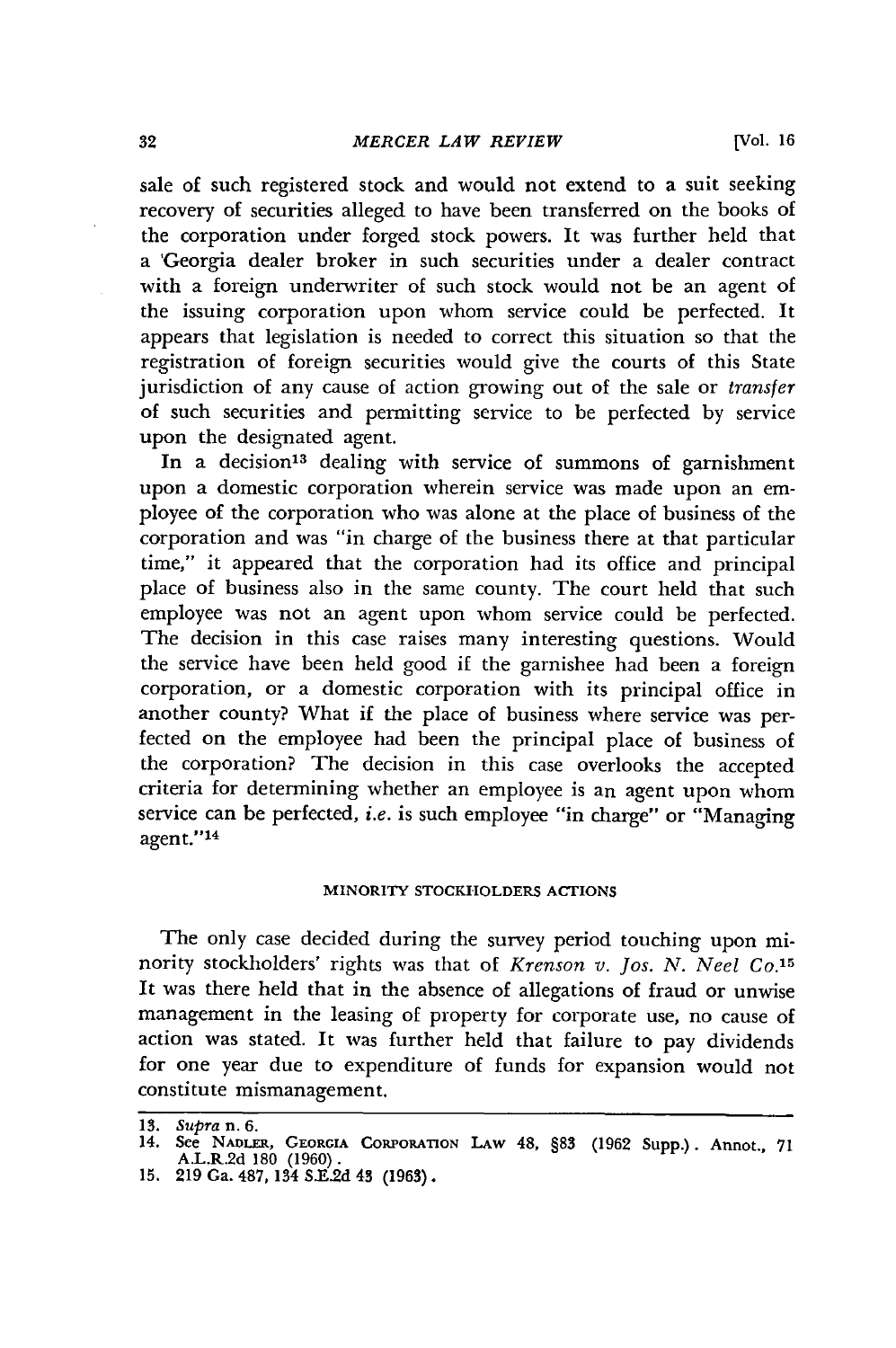#### CORPORATIONS **- MISCELLANEOUS**

Where the bylaws of a corporation provide that the right to sell stock is subject to the offering of such stock to the other stockholders pro rata, it was held<sup>16</sup> that an offer to the stockholders in accordance with such bylaws provided all the stock was purchased, was not an offer of all the stock to any one stockholder and the failure of some or all of the other stockholders to accept the offer to sell to them their pro rata shares of the stock did not give any right to any one of the stockholders to accept for himself the offer to sell. Moreover, such accepting stockholder had no right to a pro rata share of the offering stockholder's shares for the reason that the offer was limited **by** the provision of the offer that all the stock be purchased. It was further held that an injunction against the offering stockholder was unnecessary for the reason that a purchaser of the stock would have notice of the bylaw **by** the statement printed on the certificates and would therefore purchase subject to the rights of the other stockholders.

In a suit against a dissolved foreign corporation with service upon the statutory agent designated for service to which plea in abatement was filed, it was held<sup>17</sup> that as to foreign corporations the provisions of the Corporation Act of 193818 providing for continuation for period of three years after dissolution in which to bring suit, does not apply but rather the Act of **1918,19** providing no period of limitation, applies, thus allowing the prosecution of suits at any time within the applicable period of limitation of the cause of action. The court applied the rule that a statute is not repealed **by** implication **by** a later statute unless generally inconsistent or the later statute covers the entire field of the former act.20

*Frye v. Commonwealth Inv. Co.*,<sup>21</sup> another case growing out of the Pruett **&** Company's fraudulent handling of customers' funds and securities, involved the transfer of stock certificates under a forged stock power. The Court of Appeals there held that title to stock in the corporation does not pass under a forged stock power<sup>22</sup> and further that the period of limitation runs only from the time of the discovery of the forgery.<sup>23</sup> The issuing corporation here purchased its own certificates and because of the fiduciary relationship between the corpor-

**<sup>16.</sup>** Hemby v. Schultz, 219 Ga. 201, **131** S.E.2d 924 (1963).

**<sup>17.</sup>** Taylor v. R. **0.** A. Motors, Inc., 108 Ga. App. **635,** 134 S.E.2d 486 (1963). **18. GA. LAWS,** 1937-38, **p.** 214; **GA. CODE ANN.** ch. 22-18 **(1933).**

<sup>19.</sup> GA. LAws, 1918, pp. 136-37; GA. Code §§22-1210, 1211 (1933).<br>20. Fairfax Bldg. Co. v. Oldknow, 46 Ga. App. 281, 167 S.E. 538 (1932).<br>21. 107 Ga. App. 739, 131 S.E.2d 569 (1963).<br>22. Buena Vista Loan and Sav. Bank v. St

**<sup>(1937).</sup>**

<sup>23.</sup> GA. CODE §3-807 (1933).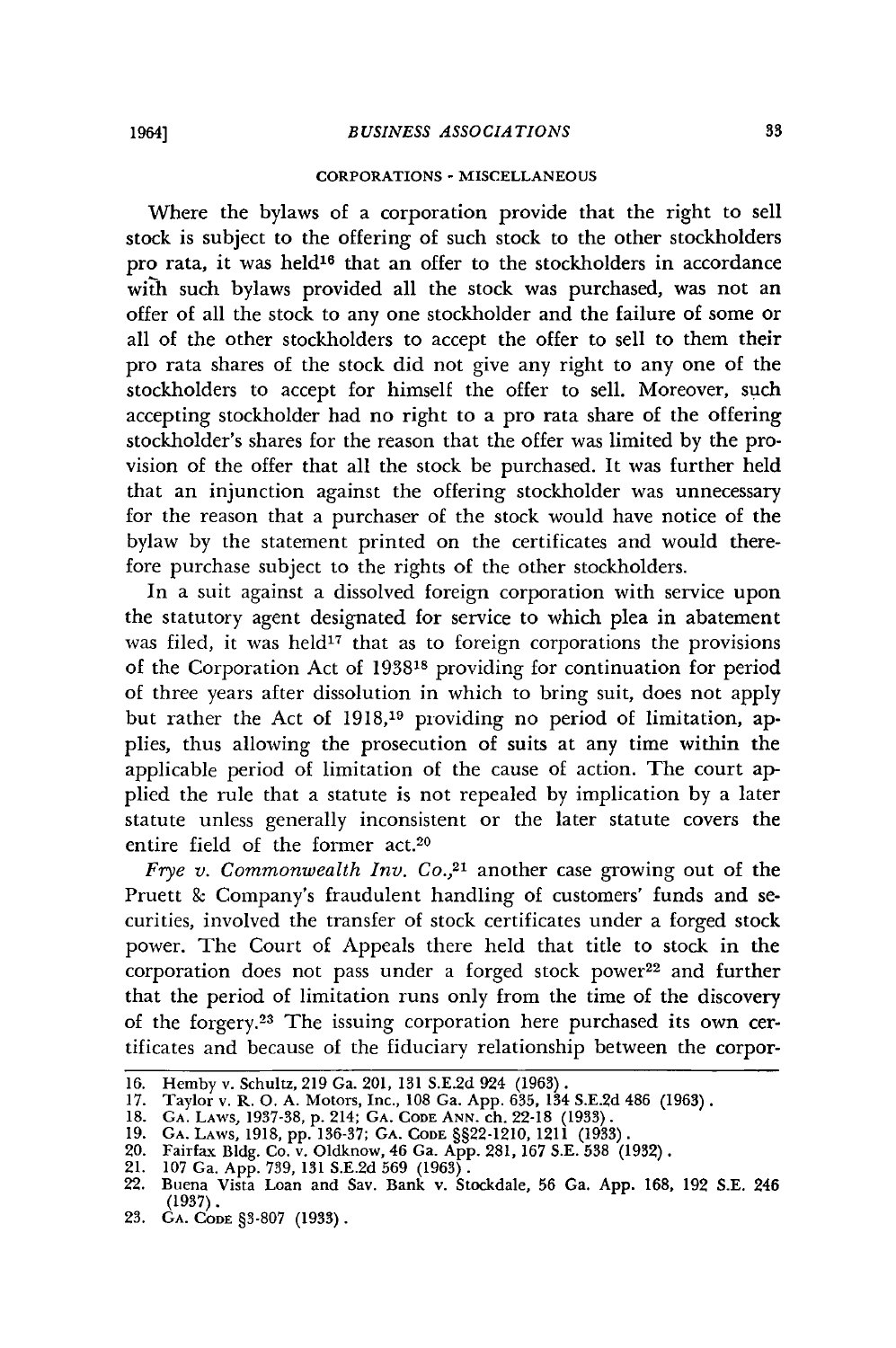ation and its stockholders, it was held not to be a bona fide purchaser, and thus title to the stock did not ripen by prescription. Had the stock been transferred to a bona fide purchaser for value, the court indicated that prescriptive title would have ripened.

It was held<sup>24</sup> that a purported answer signed by an individual designated as "vice president," it not appearing that such document is an answer of the corporation filed by an officer on its behalf, was properly stricken upon demurrer. The Supreme Court granted certiorari<sup>25</sup> but upon further consideration affirmed the judgment and decision of the Court of Appeals.

The contract of a married woman, sole stockholder of a debtor corporation, wherein she "guarantees the payment of the herein described note according to its terms and conditions [and] the payment of any and all indebtedness Peoples Plumbing Co., Inc. may hereafter incur to Ebcap Supply Co **....** created hereafter but prior to the due date of said note or any extension thereof," was held not to be an enforceable contract of guaranty for lack of consideration flowing directly to guarantor.<sup>26</sup> As a suretyship agreement it was not enforceable against a married woman. The court refused to "pierce the corporate veil" and consider the indirect benefits flowing to the guarantor by virtue of her sole ownership of the corporate stock.27

The duty of a corporation, under a policy of automobile liability insurance, to "immediately forward to the company every demand, notice, summons or other process received by it or its representative" in connection with the hazards insured against, was held $28$  to be a condition of the policy and failure to comply therewith relieved the insurer of liability. The evidence was that the process was served upon an employee "who was then and there solely in charge of the plaintiff's place of business" and such was held to constitute the employee a "representative" of the corporation within the meaning of the policy.<sup>29</sup> The decision in the related case of *Clements v. Sims T. V. Inc.,* was held not to be res judicata, there being no identity of parties nor causes of action.

A finality clause in an employment contract was held<sup>30</sup> to be against

<sup>24.</sup> Conley Millwork Co. v. Epler, 107 Ga. App. 644, 131 S.E.2d 133 (1963).

<sup>25. 219</sup> Ga. 189, 132 S.E.2d 25 (1963). 26. **GA.** CODE §103-101 (1933); **GA. CODE** §20-107 (1933); Guggenheimer & Co. v. Gilmore, 29 Ga. App. 540, 116 S.E. 67 (1922).

<sup>27.</sup> Durham v. Greenwold, 188 Ga. 165, 3 S.E.2d 585 (1939).

<sup>28.</sup> Sims T.V., Inc. v. Fireman's Fund Inc., 108 Ga. App. 41, 131 S.E.2d 790 (1963); see related case, Clements v. Sims T.V., Inc., 105 Ga. App. 769, 125 S.E2d **705** (1962).

<sup>29.</sup> *Compare:* Redwood Restaurant and Bars, Inc. v. Sprull, 108 Ga. App. 95, 132 S.E.2d 235 (1963).

<sup>30.</sup> Gettys v. Mack Truck, Inc., 107 Ga. App. 694, 131 S.E.2d 205 (1963).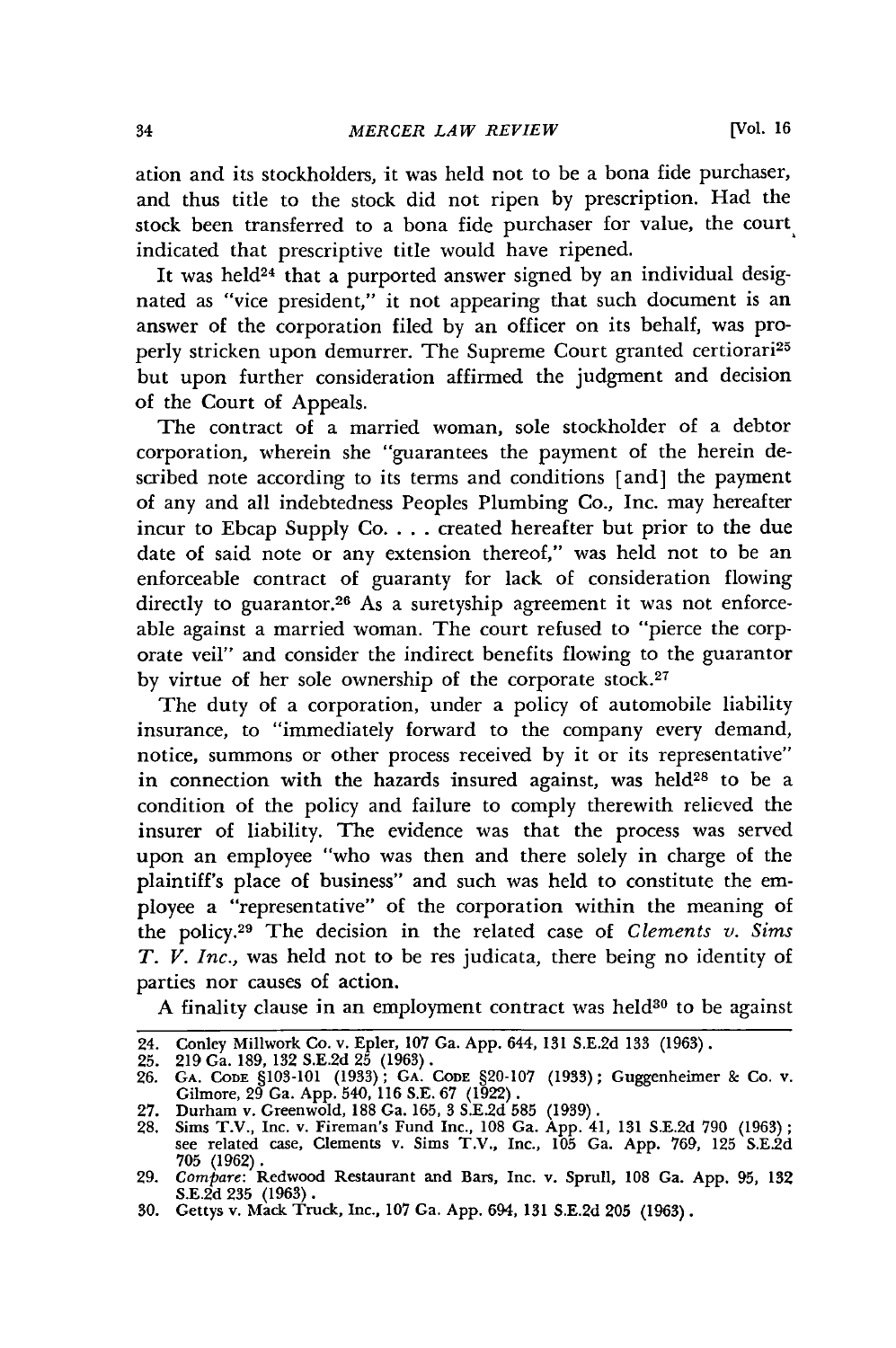public policy and without legal effect where such provision covered "any dispute whatsoever" as such provision is an attempt to oust the courts of jurisdiction.<sup>31</sup>

#### PARTNERSHIPS **AND** JOINT **ADVENTURES**

Where an option is taken pursuant to a joint adventure agreement by which the parties thereto are to share in the profits of the purchase and sale, upon the expiration of the time limit contained in the option the joint adventure was held $32$  to terminate simultaneously therewith, and a party to the joint adventure agreement is free thereafter to purchase the property for his own account. The question of breach of the joint adventure agreement was not raised by the pleadings. The plaintiff's case was laid for division of the alleged profits on the theory that the purchase and sale of the property by the defendant was for the benefit of both joint adventurers. It appears that, had the case been laid for damages for failing to comply with the joint adventure agreement to exercise the option prior to its expiration, a good cause of action could have been set forth.

In another case<sup>33</sup> decided by the Supreme Court, dissolution of a partnership agreement was sought. Upon demurrer it was held that allegations of a partnership agreement to purchase, operate and hold for resale a certain tract of land were sufficient to state a cause of action. The fact that the legal title was vested in the defendant partner allegedly for the purpose of facilitating the borrowing of money for partnership use, and to prevent the Internal Revenue Service from "thinking that plaintiff partner shares in the proceeds from the operation of the farm," would not divest the plaintiff partner of his equitable interest in the land, which was partnership property. The Statute of Frauds was urged upon demurrer but it not appearing from the petition whether the agreement was oral or partially oral and partially in writing, such ground of demurrer was held to be a speaking demurrer and was overruled. Laches was also urged on demurrer but it was held that there were no facts alleged in the petition that would make it inequitable to enforce the implied trust. A further ground of demurrer was that the plaintiff did not come into court with clean hands. The court disposed of this contention by holding that the question of income tax liability for plaintiff's one half of the annual

**<sup>31.</sup>** State Highway Dep't v. MacDougald Constr. Co., **189** Ga. 490, 504, **6 S.E.2d 570 (1939);** Annot., **137** A.L.R. **520** (1942) **;** Parsons v. Ambos, 121 Ga. **98,** 48 **S.E. 696** (1904).

**<sup>32.</sup>** King v. Fryer, **107** Ga. **App. 715, 131 S.E.2d 133 (1963).**

**<sup>33.</sup>** Henderson v. Henderson, **219** Ga. **310, 133 S.E.2d 251 (1963).**